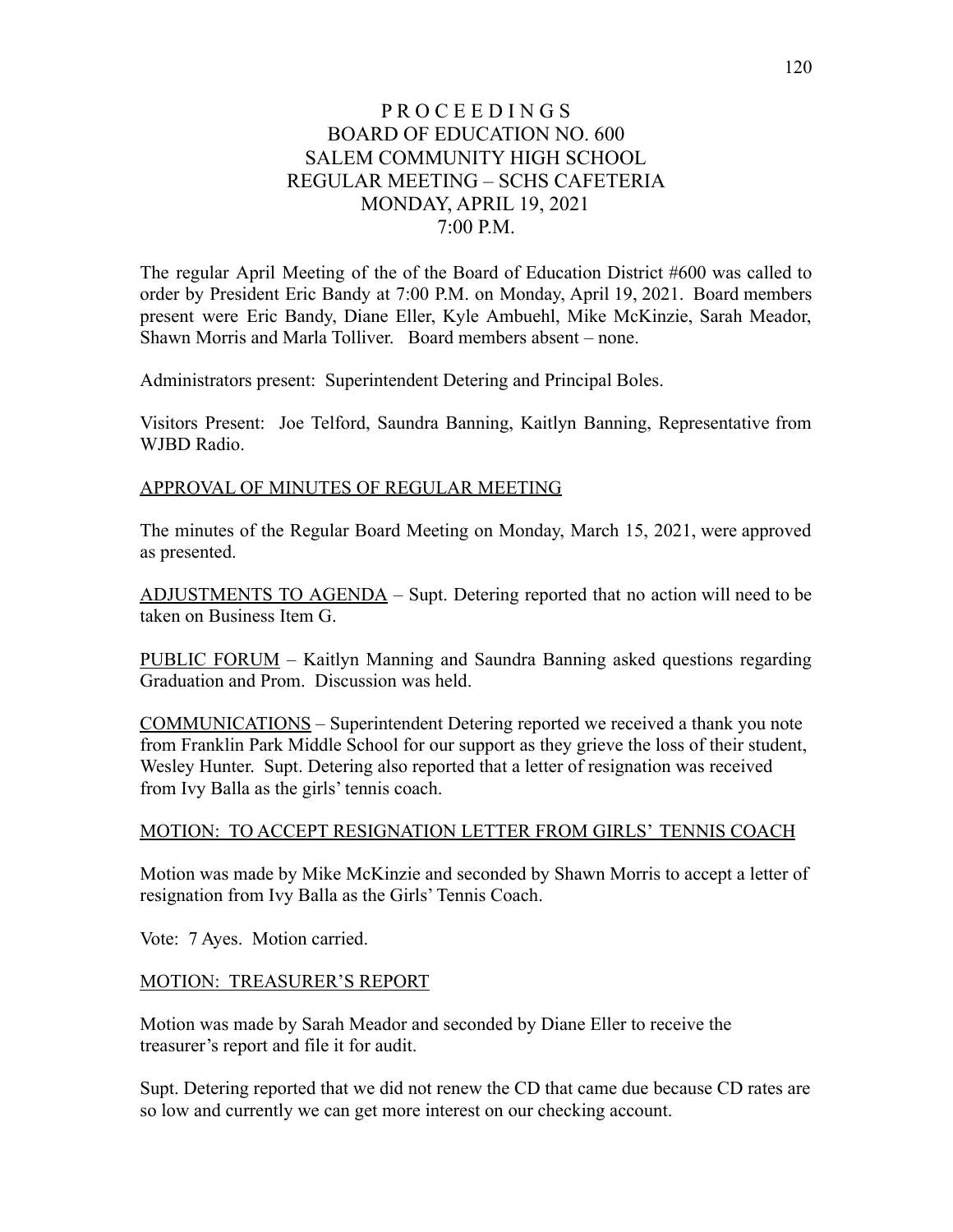Vote: Eller-yes; Meador-yes; McKinzie-yes; Ambuehl-yes; Shawn Morris-yes; Bandy-yes; Tolliver-yes. Motion carries.

# MOTION: APPROVAL OF BILLS

Motion was made by Mike McKinzie and seconded by Sarah Meador to approve payment of the bills as presented.

Vote: Meador-yes; Eller-yes; McKinzie-yes; Tolliver-yes; Shawn Morris-yes; Bandy-yes; Ambuehl-yes. Motion carries.

# THIRD QUARTER FINANCIAL REPORT

Superintendent Detering reviewed the  $3<sup>rd</sup>$  quarter financial report. He reported that at the end of the third quarter the expenditures are at 69.32% overall. He stated that there was an accounting change this year to include the activity account revenues and expenditures. Revenue shows we have received 79.36%. He also reviewed fund balances and provided information regarding fund balance comparisons. Discussion was held.

# MOTION: AUTHORIZE SUPERINTENDENT TO PREPARE FY21 TENTATIVE BUDGET AMENDMENTS AND SET AMENDED BUDGET HEARING

Motion was made by Eric Bandy and seconded by Mike McKinzie to authorize Superintendent Detering to prepare the FY21 tentative budget amendments and set the amended budget hearing for Monday, June 21, 2021, at 7:00 p.m.

Vote: McKinzie-yes; Eller-yes; Ambuehl-yes; Meador-yes; Shawn Morris-yes; Bandy-yes; Tolliver-yes. Motion carries.

### MOTION: TO AUTHORIZE SUPERINTENDENT TO PREPARE FY22 BUDGET

Motion was made by Eric Bandy and seconded by Kyle Ambuehl to authorize the Superintendent to prepare the FY22 budget.

Vote: Ambuehl-yes; Eller-yes; McKinzie-yes; Meador-yes; Shawn Morris-yes; Bandy-yes; Tolliver-yes. Motion carries.

# ADMINISTRATOR'S REPORTS

ASST. PRINCIPAL'S REPORT – In the absence of Asst. Principal Conklin, Principal Boles reported that the March average attendance was 93.88%. The discipline report included 110 phone calls, 26 conferences, 22 after school detentions, 7 crisis classes and 5 out of school suspensions.

PRINCIPAL'S REPORT – Principal Boles stated that Graduation will be held on May 16 and Prom will be held on May 21. Principal Boles reported that Nurse Michelle Blomberg had all 12 of her students took their state test and all 12 passed; and Mr. Braddy and his Construction Class joined with Mission Salem, Angie Courtright and Randy Donoho, to work on projects to build wheel chair ramps and transport them for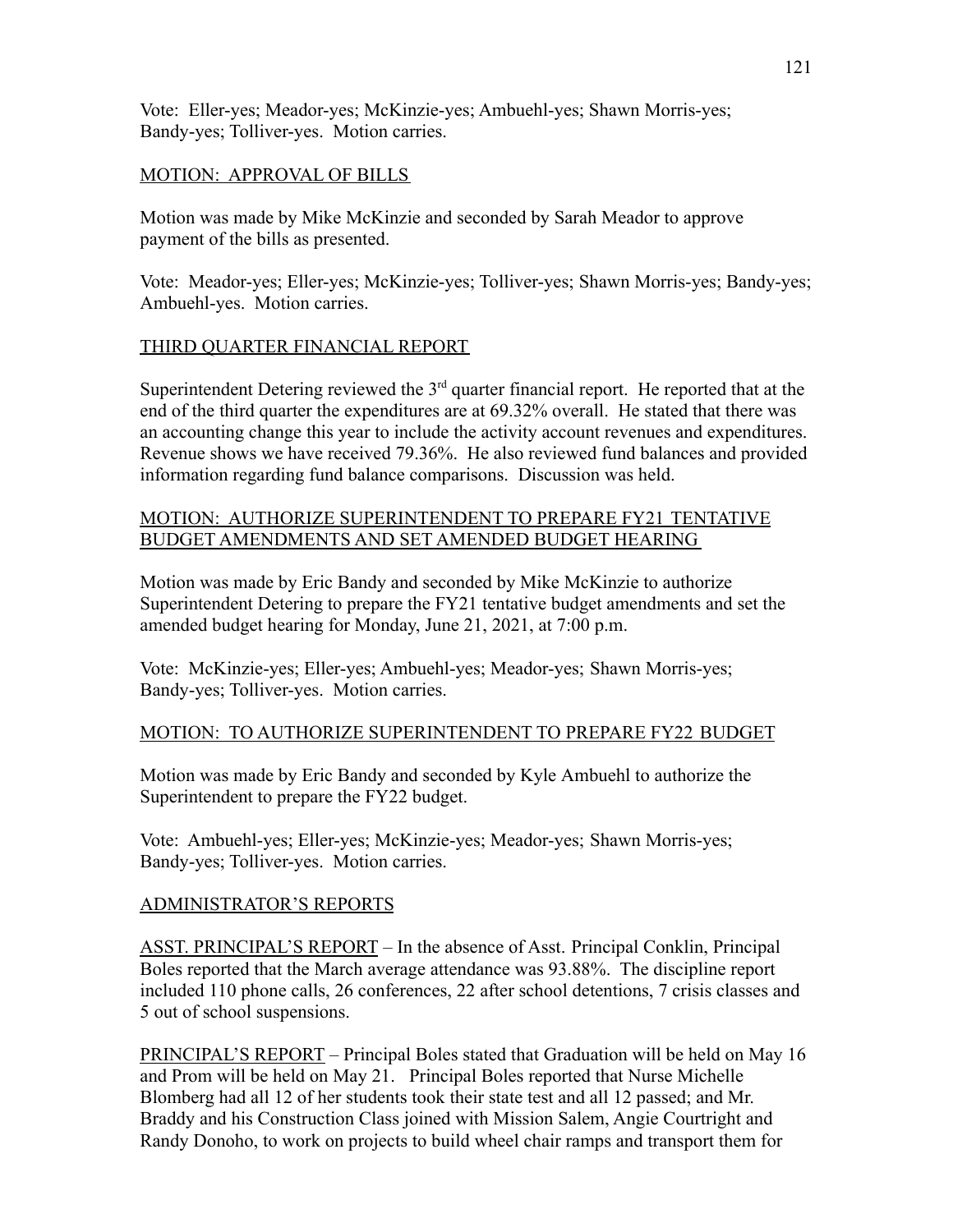Mission Salem. In sports, Principal Boles reported that we will have Senior Night at the last home football game on Friday night.

SUPERINTENDENT'S REPORT – ELECTION/SPECIAL BOARD MEETING – Supt. Detering reported that the election results will not be certified until April 27, so we will have to have a special meeting to canvas the election and seat the new school board. Discussion was held. GRADUATION AND PROM – Supt. Detering reported that we are planning on having both Graduation and Prom in-person and in B.E. Gum Gymnasium. We will still be utilizing the 25% capacity for both events. Graduation will be held on Sunday, May 16 at 2:00 p.m. Each graduate will be given 6 tickets for their family and friends to use. It will look quite similar to graduations from the past except for the limited capacity and the use of face coverings. Prom will be held on Friday, May 21 from 8:00 to 11:00 pm. It was moved back by two weeks to put it after the school year has ended. We will have all the same Prom activities for students except they will have to wear masks for entry. We will not allow the public into the gym with the exception that each member of the Court or performers will receive 6 passes for entry into the back of the school. ESSERII and ESSERIII – Supt. Detering reported that we are set to receive \$607,717 in ESSER II monies and \$1,364,947 in ESSER III monies. We are looking to use some of those monies for an HVAC project on the new wing during the summer of 2022. We do have to spend \$272,969 (20%) of the ESSER III monies to address learning loss. SCHOOL CALENDAR – Supt. Detering provided the Board with a copy of the proposed FY2021-2022 School Calendar which will need to be approved by the Board. ACTIVITY BUS –Supt. Detering reported that he is recommending the purchase of a Multi-Function School Activity Bus from Southern Bus & Mobility; however, it will not be available until at least November due to back orders on chassis. SUMMER PROJECT – Supt. Detering reported that he is recommending approval of an addendum to the performance contract with Ameresco for the renovation of the band, choir, and girls' varsity locker room in the amount of \$497,427. Discussion was held.

# MOTION: CLOSED SESSION

Motion was made at 7:39 p.m. by Eric Bandy and seconded by Mike McKinzie to enter into closed session for the purpose of reviewing closed session minutes, and the employment, performance, and compensation of specific personnel.

Vote: McKinzie-yes; Meador-yes; Eller-yes; Bandy-yes; Morris-yes; Ambuehl-yes; Tolliver-yes. Motion carried.

### MOTION: RETURN TO OPEN SESSION

Motion was made at 8:03 p.m. by Eric Bandy and seconded by Shawn Morris to return to Open Session of the Regular April Board Meeting.

Vote: 7 ayes. Motion carries.

# MOTION: TO APPROVE CLOSED SESSION MINUTES FROM REGULAR **MEETING**

Motion was made by Kyle Ambuehl and seconded by Diane Eller to approve the closed session minutes from the regular board meeting on March 15, 2021, as presented.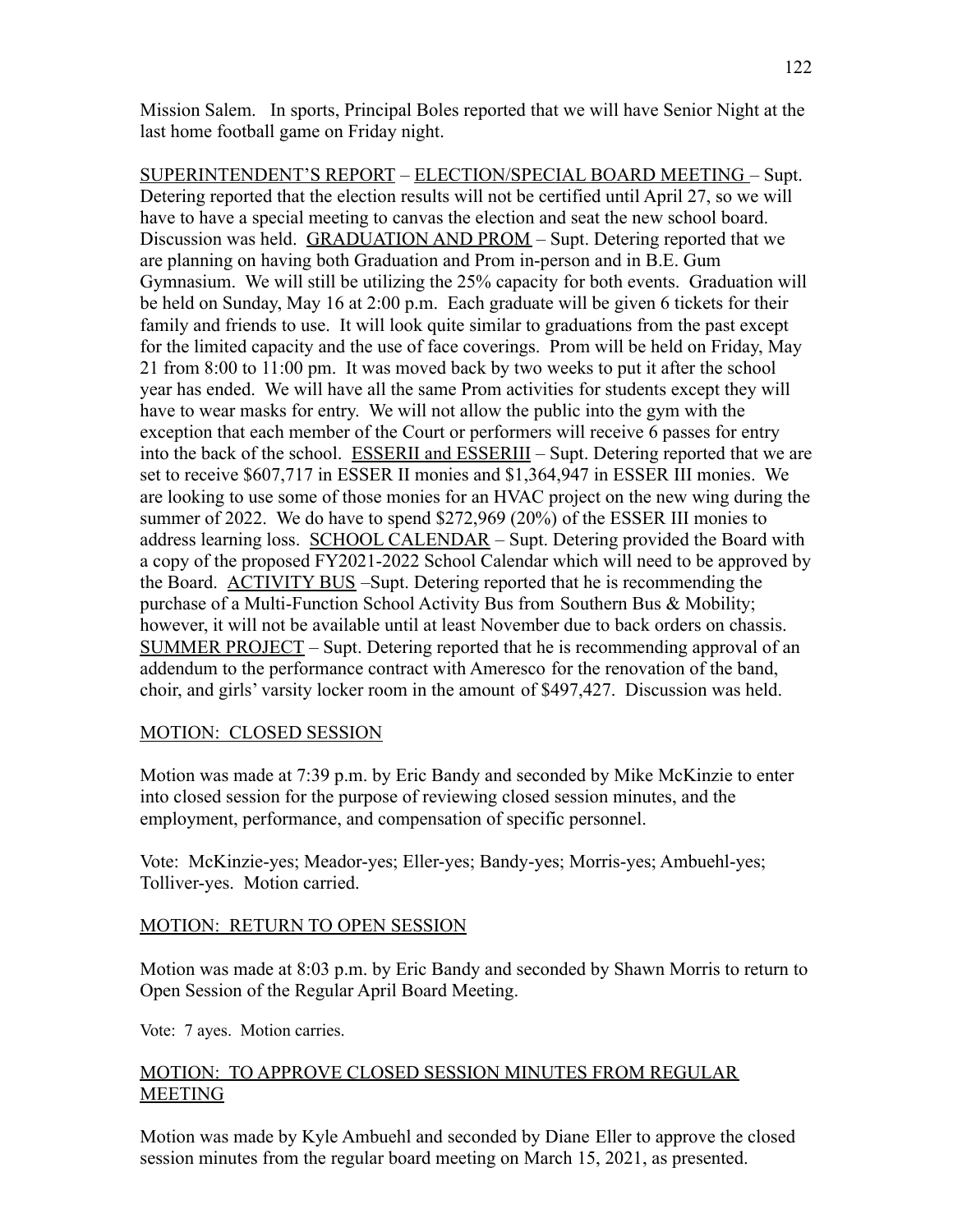Vote: 7 ayes. Motion carries.

# MOTION: TO APPROVE THE SCHOOL CALENDAR FOR THE 2021-2022 SCHOOL YEAR

Motion was made by Mike McKinzie and seconded by Shawn Morris to approve the school calendar for the 2021-2022 school year, as presented.

Vote: 7 ayes. Motion carried.

# MOTION: TO APPROVE CONTRACT FOR A MULTI-FUNCTIONAL SCHOOL ACTIVITY BUS

Motion was made by Mike McKinzie and seconded by Marla Tolliver to approve a contract with Southern Bus and Mobility for \$55,958 to purchase a multi-function school activity bus.

Vote: Tolliver-yes; Meador-yes; Bandy-yes; Eller-yes; Morris-yes; Ambuehl-yes; McKinzie-yes. Motion carried.

# MOTION: TO APPROVE ADDENDUM TO CONTRACT WITH AMERESCO

Motion was made by Shawn Morris and seconded by Mike McKinzie to approve an addendum to performance contract with Ameresco in the amount of \$497,427.

Vote: McKinzie-yes; Meador-yes; Eller-yes; Bandy-yes; Morris-yes; Ambuehl-yes; Tolliver-yes. Motion carried.

# MOTION: TO EMPLOY TEACHER

Motion was made by Mike McKinzie and seconded by Kyle Ambuehl to employ Ashley Bachman as a teacher for the 2021-2022 school year.

Vote: Ambuehl-yes; Eller-yes; Meador-yes; Bandy-yes; Morris-yes; McKinzie-yes; Tolliver-yes. Motion carried.

### MOTION: TO EMPLOY SCHOOL NURSE'S AIDE

Motion was made by Marla Tolliver and seconded by Sarah Meador to employ Katie King as a school nurse's aide for the 2021-2022 school year.

Vote: Meador-yes; McKinzie-yes; Bandy-yes; Morris-yes; Eller-yes; Ambuehl-yes; Tolliver-yes. Motion carried.

### MOTION: TO APPROVE A VOLUNTEER GIRLS' SOFTBALL COACH

Motion was made by Marla Tolliver and seconded by Sarah Meador to approve Madison Schaubert as a volunteer girls' softball coach.